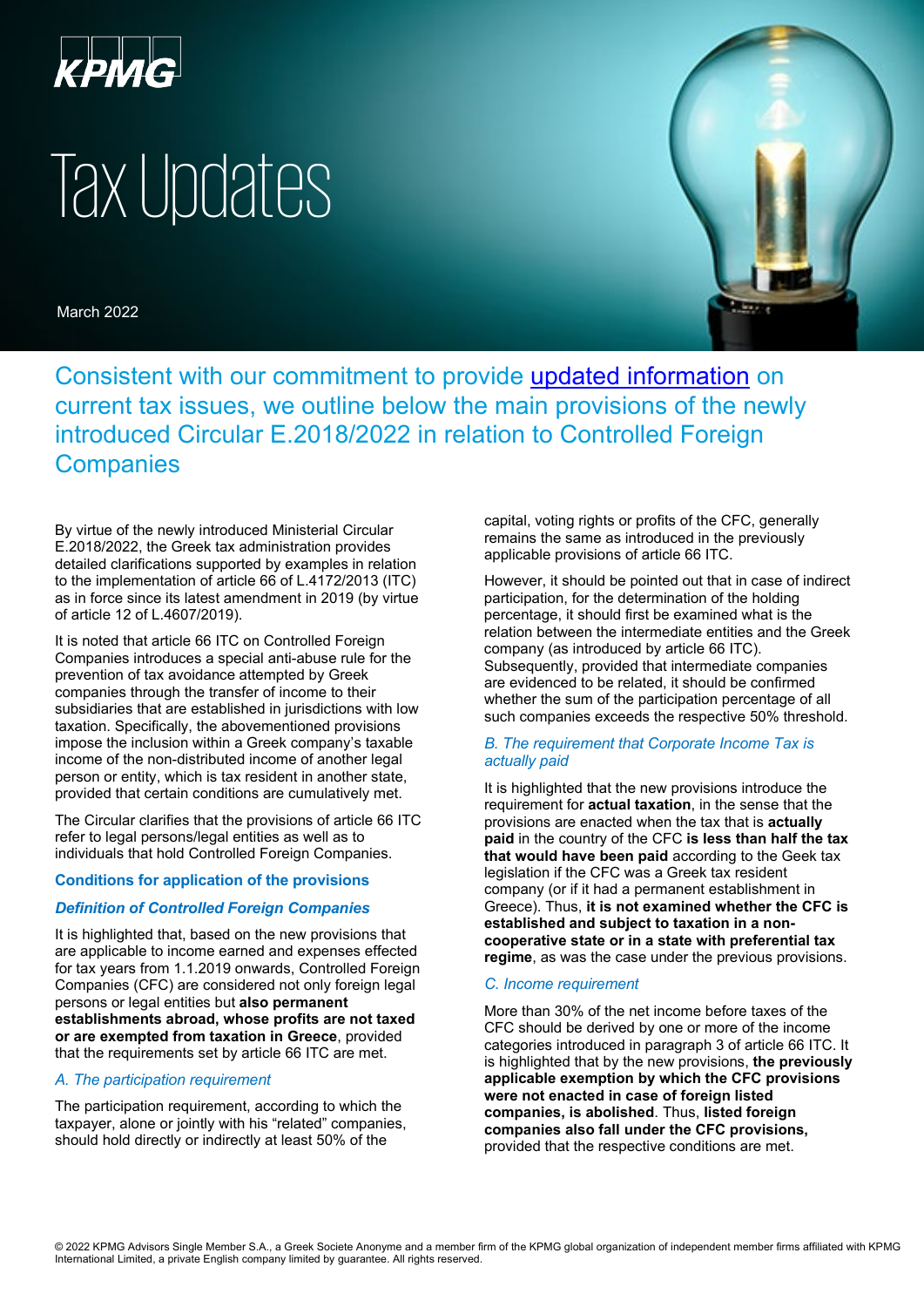## **Definition of "related" companies**

It is highlighted that for the purposes of article 66 ITC, the definition of "related" persons, as introduced in paragraph 2 of the abovementioned article, is different from the definition provided for "affiliated" entities in article 2 of L.4172/2013 (indicatively, among others, a 25% participation is required for the purposes of article 66 ITC). By means of an example included in the Circular, it is clarified that for the examination of whether a foreign company is a CFC of a Greek company in case of participation of the latter in the foreign company through its subsidiaries, it should be initially examined whether the participation percentage of the Greek parent company in each of the different intermediate subsidiaries is higher than 25%, in order for the subsidiaries to be defined as "related" to the Greek parent company. Subsequently, and assuming the above relation is evidenced, in order to examine whether the foreign company is a CFC of the Greek company, it should be examined whether the participation percentage of all the "related" subsidiaries in the foreign company exceeds cumulatively 50%.

## **Income categories**

It is clarified that, according to the new provisions applicable for tax years from 1.1.2019 onwards, the nondistributed income of the CFC is constituted by the profits that are derived by specific categories of income explicitly listed in paragraph 3 of article 66 ITC and **not the total non-distributed income of the CFC**.

Furthermore, it is highlighted that **income from immovable property is no longer included within** the abovementioned categories of income; on the other hand, **income received from invoicing companies is also included** (income category that was not included under the previously applicable provisions).

Moreover, under the newly introduced provisions**, there is no more the requirement that income pertained in at least one of the income categories of article 66 ITC should exceed 50% of the transactions between the taxpayer (or the related companies) and the CFC**. In this regard, the non-distributed passive income of the CFC is included within the taxable income of the Greek taxpayer without the examination of whether this passive income is derived by CFC's actions or transactions with the taxpayer or CFC's actions or transactions with persons related directly or indirectly with the taxpayer (operation of the CFC as a company that receives only passive income from other companies related to the taxpayer for the benefit of the latter).

# **Calculation of CFC's taxable income**

According to the new provisions, it is stipulated that the income included in the taxable basis of the taxpayer is taxed in accordance with the provisions of the ITC and with the tax rate applicable to business profits of individuals or the tax rate applicable to business profits

of legal entities respectively. Taking into account that the respective income is calculated proportionally to the participation of the taxpayer in the CFC, the Circular clarifies that **the final participation percentage that is applicable for the calculation of its non-distributed income for CFS purposes might be different from the participation threshold that needs to be exceeded for the CFC rules to apply**.

Finally, it is clarified that in case one of the intermediate companies is also Greek tax resident, then the income of the CFC will be included only within the taxable basis of the Greek company that holds direct and straight participation in the CFC (i.e. the first Greek company in the structure) and which would have gained income by means of dividends, if the CFC would have distributed any such dividends.

# **Distribution of profits by the CFC and sale of participation in the CFC**

Clarifications (and examples) are provided in respect to the method of calculation of the amounts, that were included within the taxable basis of the taxpayers in previous tax years according to article 66 ITC, and the declaration of such amounts in the N Form of the income tax return. We note that such amounts are deducted while calculating the tax due by the taxpayer in case of distribution of profits by the CFC to the taxpayer and in case of sale of the taxpayer's participation in the CFC.

## **Tax return of Individuals**

Clarifications are provided in respect to the inclusion of the non-distributed income of the CFC within the taxable income of individuals as business income and in respect to the method of declaration of such income in the individual's income tax return.

## **Cases where the provisions of article 66 ITC do not apply**

## *Companies with substantial economic activity*

If the CFC **is a tax resident or has its permanent establishment in an EU/EEA Member State and exercises substantial economic activity** supported by personnel, equipment, assets, facilities etc., as evidenced by actual facts, **the provisions of article 66 ITC are not applicable**. It is clarified that in such cases, **the Tax Authorities bear the burden of proof that the CFC does not perform substantial economic activity**. On the contrary, if the CFC is tax resident of a third country, the provisions of article 66 ITC are applicable even if the CFC exercises substantial economic activity and, thus, in such a case the Tax Authorities do not bear the burden of proof regarding the non-performance of substantial economic activity.